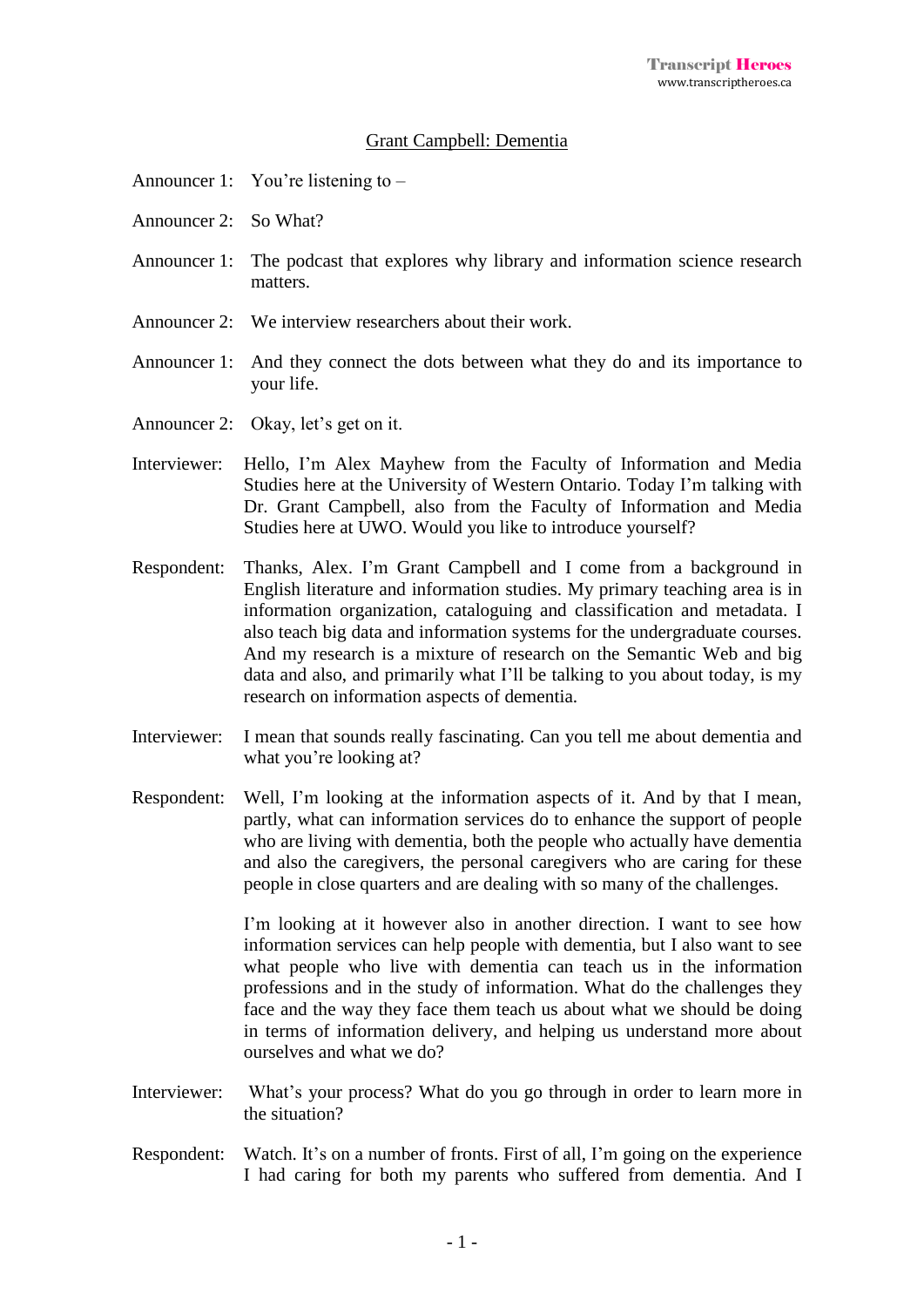volunteer with the Alzheimer's Society's intergenerational choir which gives me a chance to observe. The study that I'm doing involves qualitative interviews with a number of personal caregivers who have been caring for people with dementia. And I've been talking to them and trying to understand their challenges.

On top of that, I have been looking at published memoirs written by people who went through the caregiving process and have written about it after the person has passed away. And on another level, which is further down the road, I'll be looking at reflections of dementia in literary works, how certain residences with dementia pop up, even in novels which are not talking about dementia directly.

- Interviewer: Are there any particular authors that we might know of?
- Respondent: Well, George Eliot's Middlemarch, for instance, is one which doesn't mention dementia and is in many ways all about the agonies of caregiving. I gave a paper at the Virginia Woolf Society awhile ago on Virginia Woolf's Jacob's Room, talking about the difficulties of knowing another person and the barriers that exist between people, even those living in close quarters with each other.

The problems that are faced by people with dementia and their caregivers are problems that face us all in one form or another. The theoretical framework that I'm using is one that I took from Paul Grice's work about implicatures and the idea that when we interact with each other, we are obeying certain unspoken contractual rules.

One of the things that I noticed in talking with people about the caregiving experience is that there's all kinds of challenges on a practical level which they have to deal with. They have to deal with caregiving services. They have to deal with finance. They have to deal with medical issues and all these things. But underlying these is a much deeper problem of interacting with the person that they've known and loved for many years who is changing. And underneath that is a grieving for the loss of simple conversation, the fact that it becomes harder and harder to sustain an ordinary conversational interaction.

Starting with Grice's notion of implicatures, I looked at the ways in which conversation is disrupted when you are conversing with somebody with dementia. And using that as a basis, I've been classifying the kinds of phenomena that the caregivers relate to me and trying to relate that to other metaphors that I think might be helpful.

- Interviewer: Changing gears for a moment, how does this interact with your other research on cataloguing the Semantic Web? Does it impact it at all?
- Respondent: Surprisingly, it does, but it does in a rather roundabout way. And to do that, I have to take a bit of a detour. I found that, like many people, I found that music is enormously powerful with people who are suffering from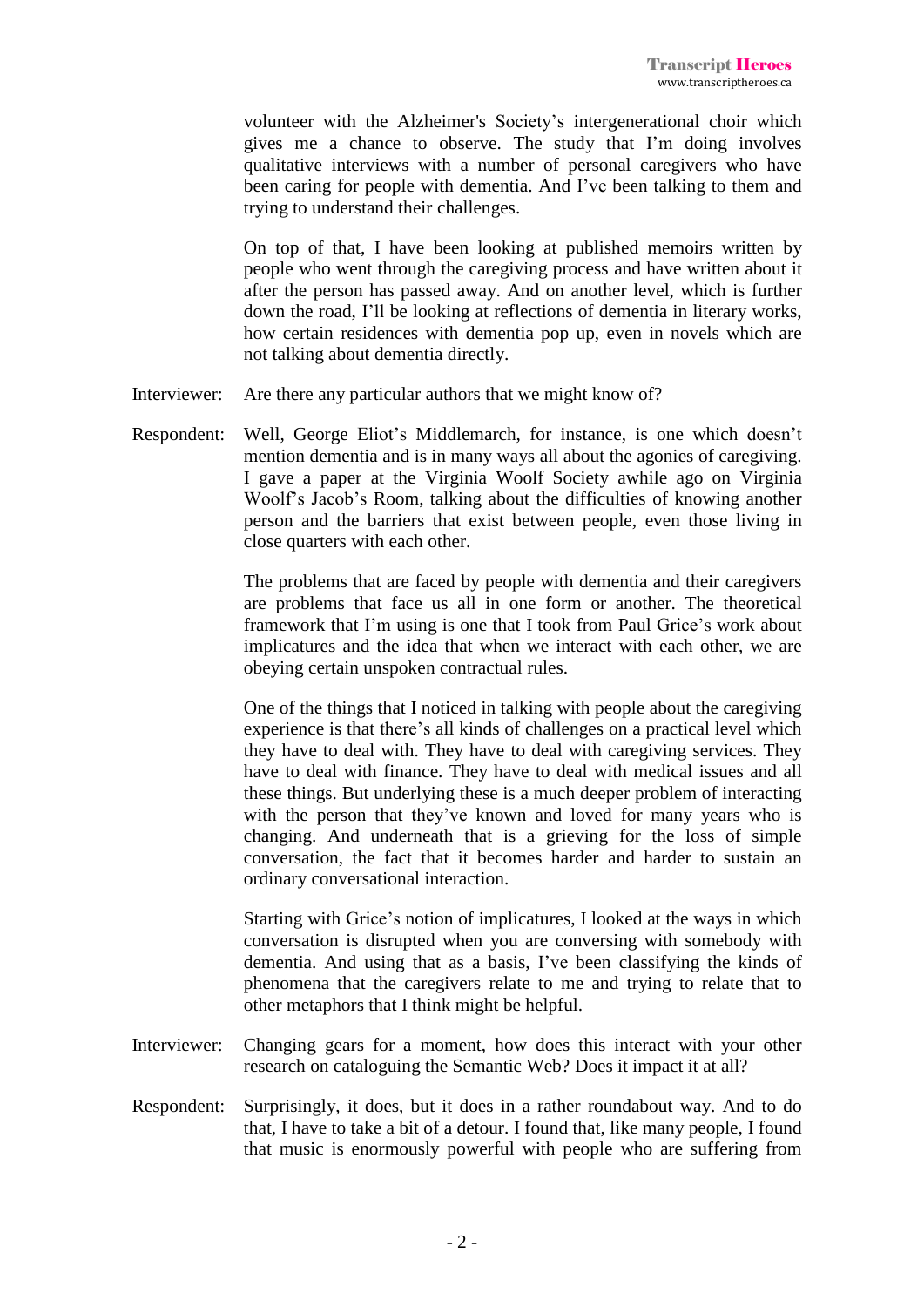dementia. And music can be an enormously powerful bond between people with dementia and their caregivers.

We've seen movies like "Alive Inside" which talk about the ways in which music can revive memories. And I was fascinated by that as an amateur musician who volunteers with doing music programs. And what struck me about it was not so much the power that music has as a phenomenon in itself, but its power as a metaphor for how communication works in general. And I'm using music as a metaphor, and particularly the acoustics of music as a metaphor.

If you look at music acoustically, music is a vibration which repeats, where the pattern of vibration repeats itself. That's what makes a note different from simply the sound of a slamming door for instance. And that sustained repeated pattern is what creates a musical note. In that vibration you have what they call harmonics, which are variations of vibration within the larger vibration. So if you have a note with very few overtones it means you're getting just the basic vibration. You can also have that same note played on a different instrument or sung in a different way, in which you've got vibrations which are subsets of the larger vibration which appear overlapping, and that's what gives a note a different timbre.

What fascinated me about this is that that is very similar to the way in which good conversation and communication works between a caregiver and the person that they're caring for. There are times when the caregiver is with the person with dementia where essentially a stable anchoring position has been established. Very often it's through some sort of ritual, a ritual of some procedure such as making tea where they've done it many, many times before, it's familiar, and there's a comfort that's been established because of that. And that I equate to the establishment of a sustained vibration.

There are times in the interaction where the person with dementia seems to see the person as many different people at once. There were times when I was with my mother where I sensed that she sort of knew that I was her son, I looked a little bit like her husband and, because I played the violin, I seemed a little bit like her own father, and that all of these different personas sort of interacted with each other in much the same way that harmonics interact with each other to create a sustained timbre of conversation.

At other times I felt that there were no overtones whatsoever. All she knew was that I was someone who was friendly, and that in the interaction between the caregiver and the person being cared for there is an endlessly shifting combination of overtones, and that the key to successful interaction is establishing those two stable anchoring points and allowing the vibrations to take place on whatever level seems to work at that particular moment.

Now how that relates to classification and information organization is that traditionally we have seen classification as a hierarchical structure. And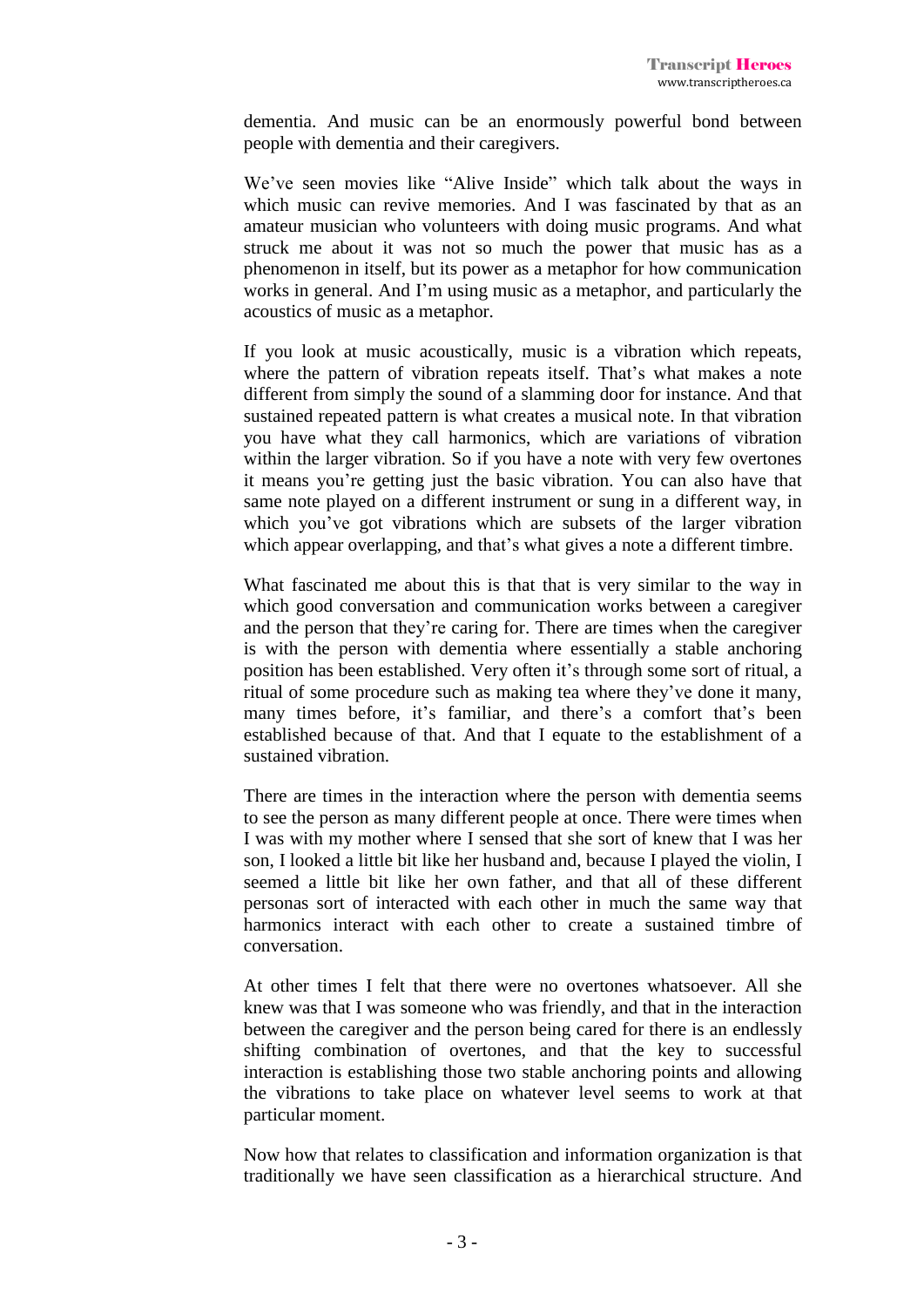starting back with Ranganathan in the 1930s, there was a fascination with facet analysis and finding ways of codifying the ways in which one concept links to another. And Ranganathan pioneered the concept of establishing how one piece of information links to another piece of information.

This got picked up in the years of the World Wide Web with the concept of hyperlinks, in the sense that you have an anchor text and you have a destination page, and you have a hyperlink that goes between them. Now traditionally, in web development we've seen that as a doorway or a passage which goes from one place to another. But it we take it from Ranganathan's point of view, it's more a stable portal that represents some kind of meaningful resonance between two concepts.

And it struck me – and this is a bit of a leap – that when we are talking about information and classification of information, rather than speaking about traditional hierarchies we should be identifying resonant linkages, however odd they may be, between different kinds of information. That building on Ranganathan's concept of analytical faceted classification and the concept of hyperlinking, we should be finding ways in which one piece of information links to another piece of information in a way which is stable and which is resonant.

And so I'm developing an idea of classification as a form of resonance rather than as a hierarchical structure, which is something that I got from looking at people with dementia and their caregivers. So that's how it all comes back to information organization.

- Interviewer: Well tied together. You've already mentioned a bit about your personal experience, so I wanted to ask you about why this topic is of particular importance to you.
- Respondent: First of all, I had an opportunity to witness it at close quarters. And I also had an opportunity to witness the pain and the difficulty, but also the unexpected pleasures that came when I was – because both my parents suffered from dementia. And although it was a very difficult and stressful time, there were moments, I remember moments where everything sort of came together. And I wouldn't trade those moments for anything.

Another reason why it matters to me is that I noticed that throughout the whole 10 or 12 years that both my parents were alive, I almost never went to the library. I got almost no information from either the public library or the academic library. And other researchers of dementia that I've talked to have noticed the same thing in their studies, that caregivers do not tend to use information sources, the kind of information sources that I'm teaching people to maintain.

And I thought to myself, 'Well what are we doing wrong if this situation where people are probably feeling horribly helpless most of the time, and yet for some reason they don't feel that the library is a place that they can go. What are we doing wrong?'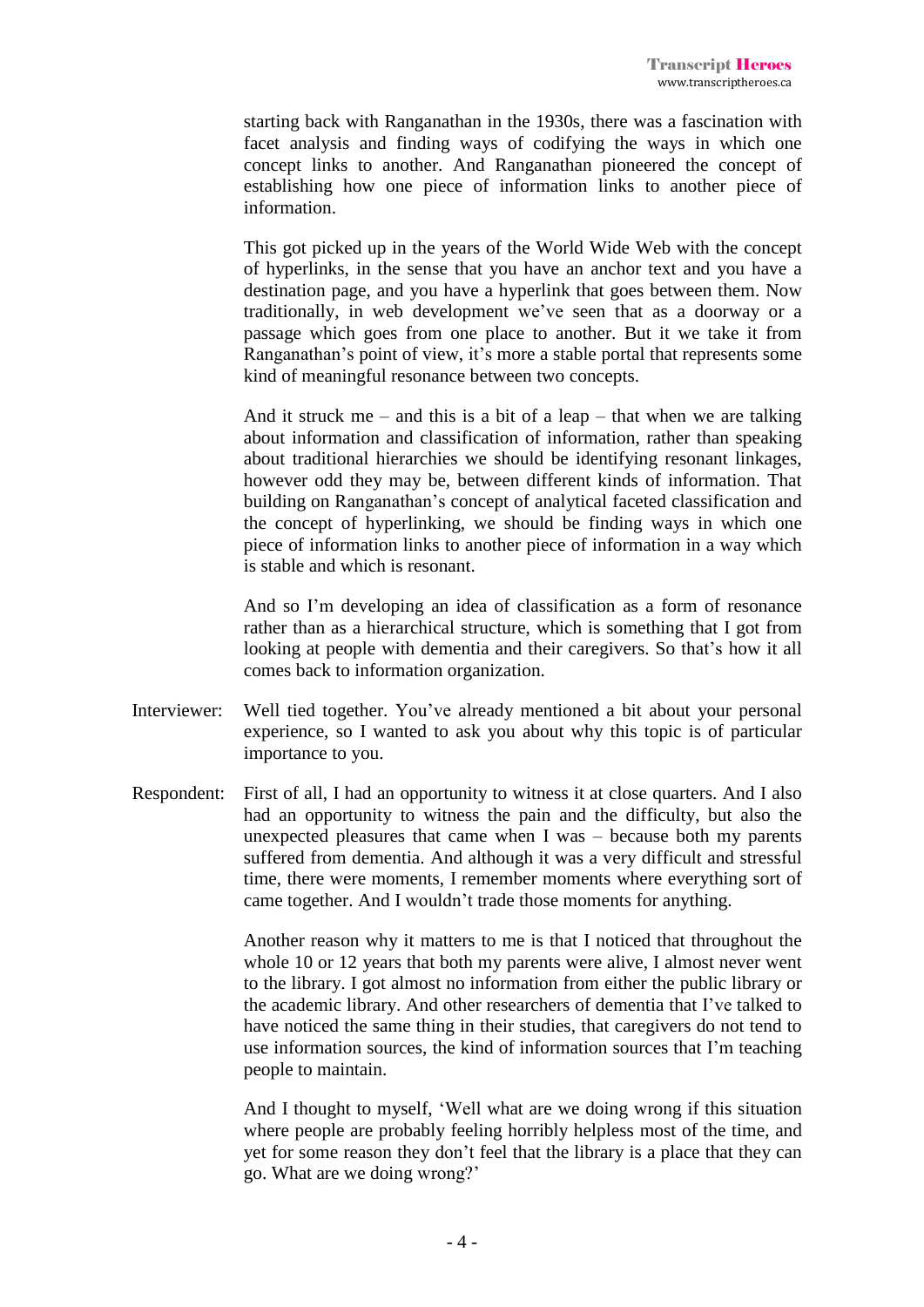And it struck me that the way libraries are set up, they're set up for contemplative and reflective work, which is the kind of thing you do after the person you've cared for has passed away. It is much more difficult to absorb large amounts of information in any meaningful way when you are under the stress of caregiving all the time, and particularly  $- I$  had it easy because I wasn't living with my parents all the time. But if you talk to spouses whose loved ones are living with them, they don't have two minutes to rub together let alone hours on end to sit and reflectively ponder on things.

And so I thought to myself, 'Well, I'd really like to be able to find some way to help people who are in the middle of this rather than helping them to process it afterwards.' I think there's lots of resources for processing it afterwards. But when you're in the thick of it you need something different, and we're not providing it yet.

- Interviewer: Sounds like a very noble endeavour.
- Respondent: Well.
- Interviewer: What has your reception been so far?
- Respondent: The reception has been interesting. Well for one thing, I am inches close to canonization. The moment I tell people that I work on dementia and that I play the violin for people who have dementia, Ghandi didn't get this much feedback. "Gosh, what a wonderful thing you're doing."
- Interviewer: Got it from me a moment ago.
- Respondent: Yeah, I did indeed, I did indeed. People have responded very positively. There seems to be a lot of interest in it, although I'm not sure that the real thrust of what I'm doing has really hit critical mass yet. I think people tend to assume that what I'm talking about is just how much people with dementia like music. And that's perfectly true, but that's not what I'm using the music for.

Interestingly enough, at conferences I have found that people who respond most positively are people who have survived other illnesses. I had somebody come up to me at a conference after I'd delivered a paper saying that, as a survivor of breast cancer, she found what I was doing very, very meaningful, not for the research itself but for the underlying recognition that there are experiences, particularly health experiences that radically change our point of view and our attitudes to life. And that she had undergone a transformation of that with her health challenge, and that knowing that my work resonated with her, not because she cared particularly about dementia but because she liked the idea that we were looking at how information can support that kind of radical change in a life view which comes.

I got a lot of appreciation from caregivers when I've spoken to audiences of caregivers. They tend to be very wary of anything that glamorizes the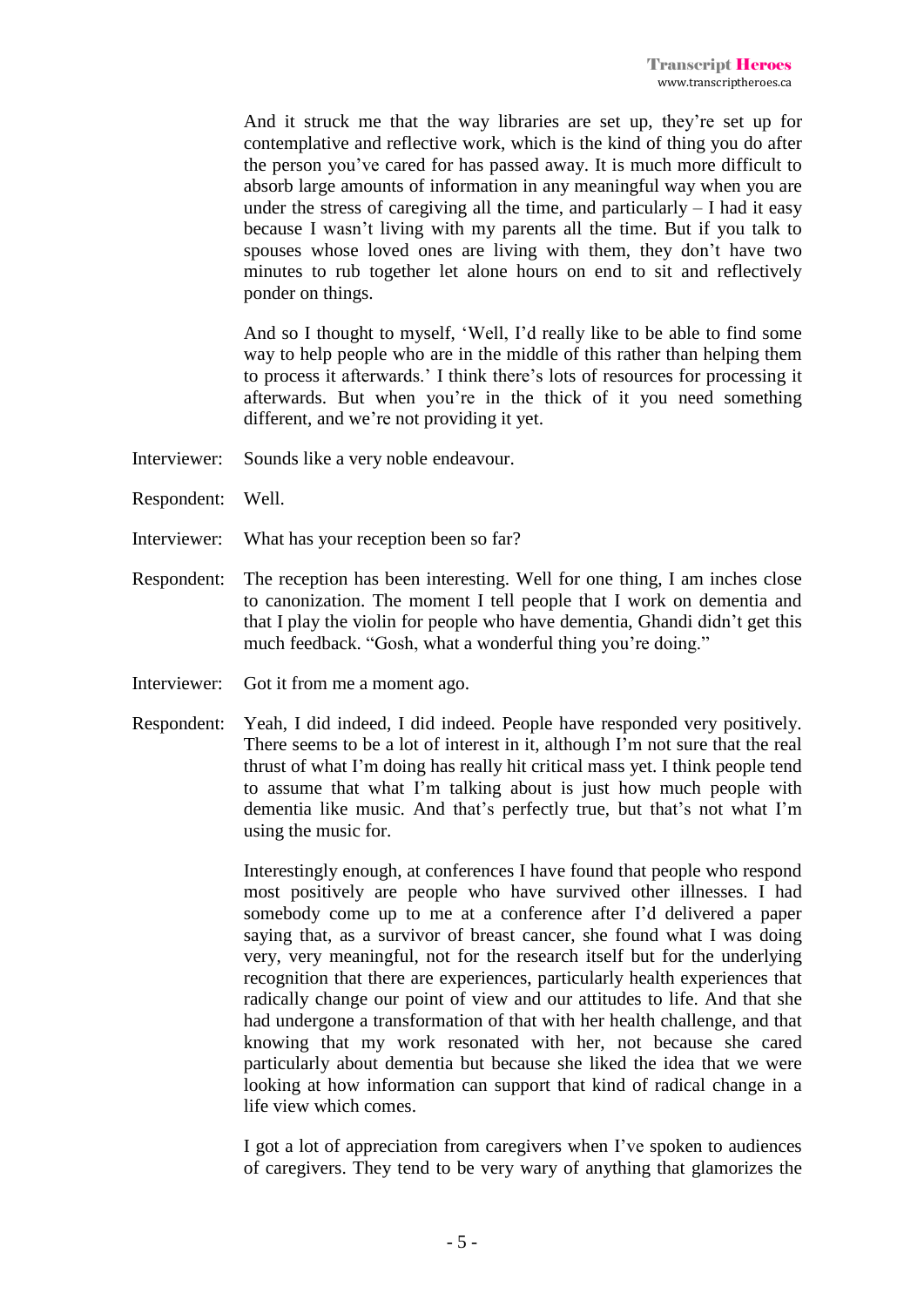whole process. The more matter-of-fact I am I think the more they tend to like it. They get tired of hearing people say "Oh my gosh what a noble enterprise." Sorry, but they want us to understand how hard they're working and how difficult it is and how lost they feel. I don't think so far my work has actually given them what they're looking for, but they are responding to my hunt and my search, and that is what I find promising and keeps me going.

- Interviewer: On that score, I would ask you what are two or three things that you wish were more commonly known about your research.
- Respondent: About my research?
- Interviewer: Or the topic area in general.
- Respondent: About the topic area in general, I would like it to be understood that libraries and information services are not simply for the idly curious. I think that's something that's been nagging at me like a fly buzzing around my head is this realization that for many people, and I've caught myself in this as well, we tend to see the public library particularly as a place where you go to satisfy an abstract curiosity as opposed to something that can actually intervene and help you with things.

And it's not necessarily the fault of the library. I think it tends to be the way in which libraries are culturally recognized. But I would really like to see public libraries in particular playing a more active role in supporting people who are caring for people with dementia. That's one thing I would like to see.

I would like people to understand that dementia does not mean that the story is over. I think we have a tendency to talk about dementia in terms of loss, and that is natural and it is unavoidable, but it is not the only part of the story. We tend to talk about dementia as a process of emptying out. People tend to talk of it as the person is going away, the person is leaving, the person is empty. That does not harmonize with what I see when I play music in dementia wards. I see tremendous reserves of life, tremendous reserves of humour. And in particular I see a tremendous resourcefulness and a wiliness, if you will, that isn't always apparent from their expressions.

When your brain is interfering with what you want to do and what you want to say, you have to find other routes and you have to improvise. And people who have dementia who are still engaging with the world around them are endlessly improvising. And you may not always see it from their face, but if you listen closely you can realize that they are working really, really hard. And they are being inventive and they're reaching out. And I think we have an obligation to reach out to them as well. And so that's the second thing.

I think the third thing I would want to point out is that music is not a cureall. I was playing in a dementia ward one day, and there was a woman